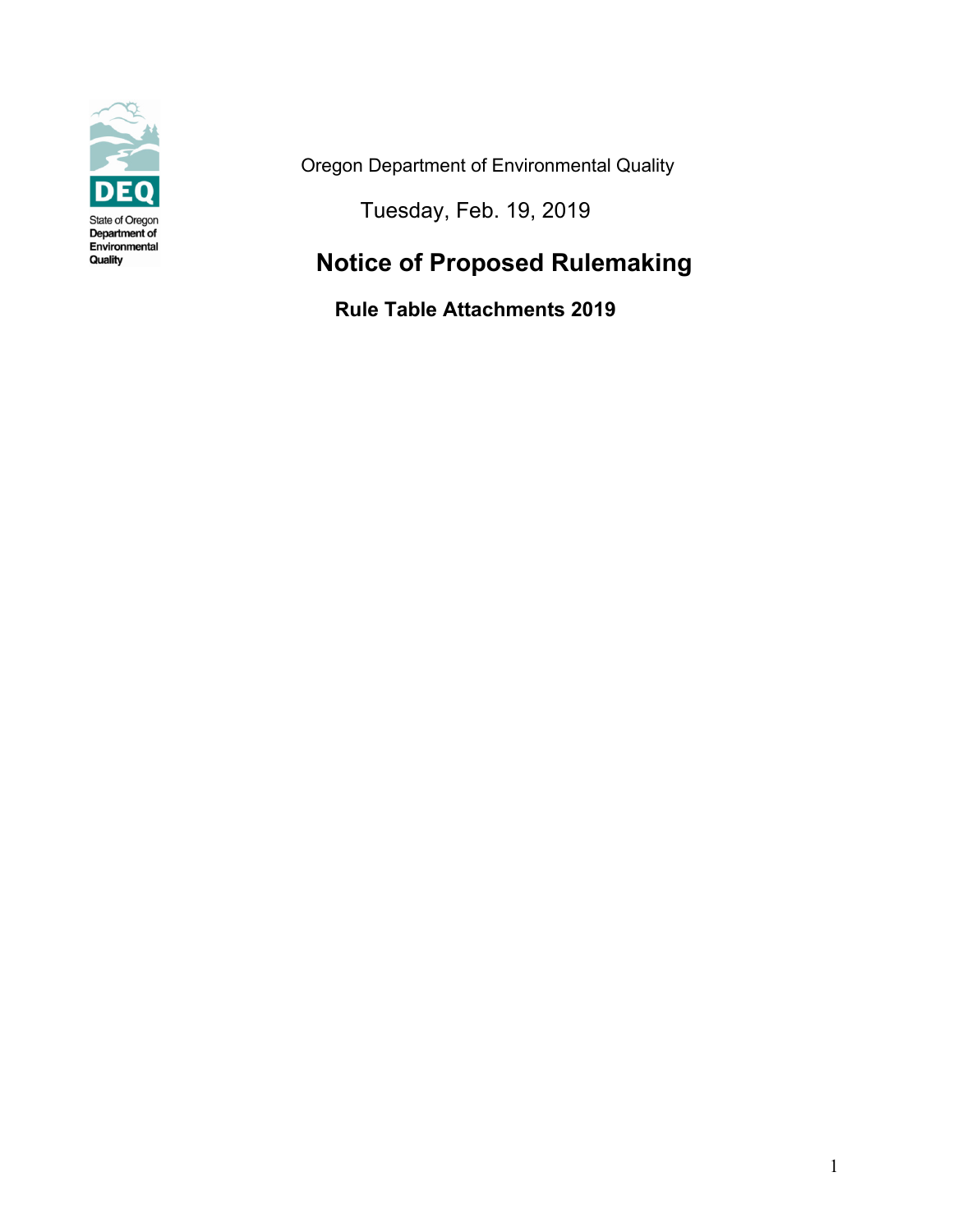### **Table of Contents**

| 11 |
|----|
|    |
|    |
| 15 |
|    |
|    |
|    |
|    |
|    |
| 19 |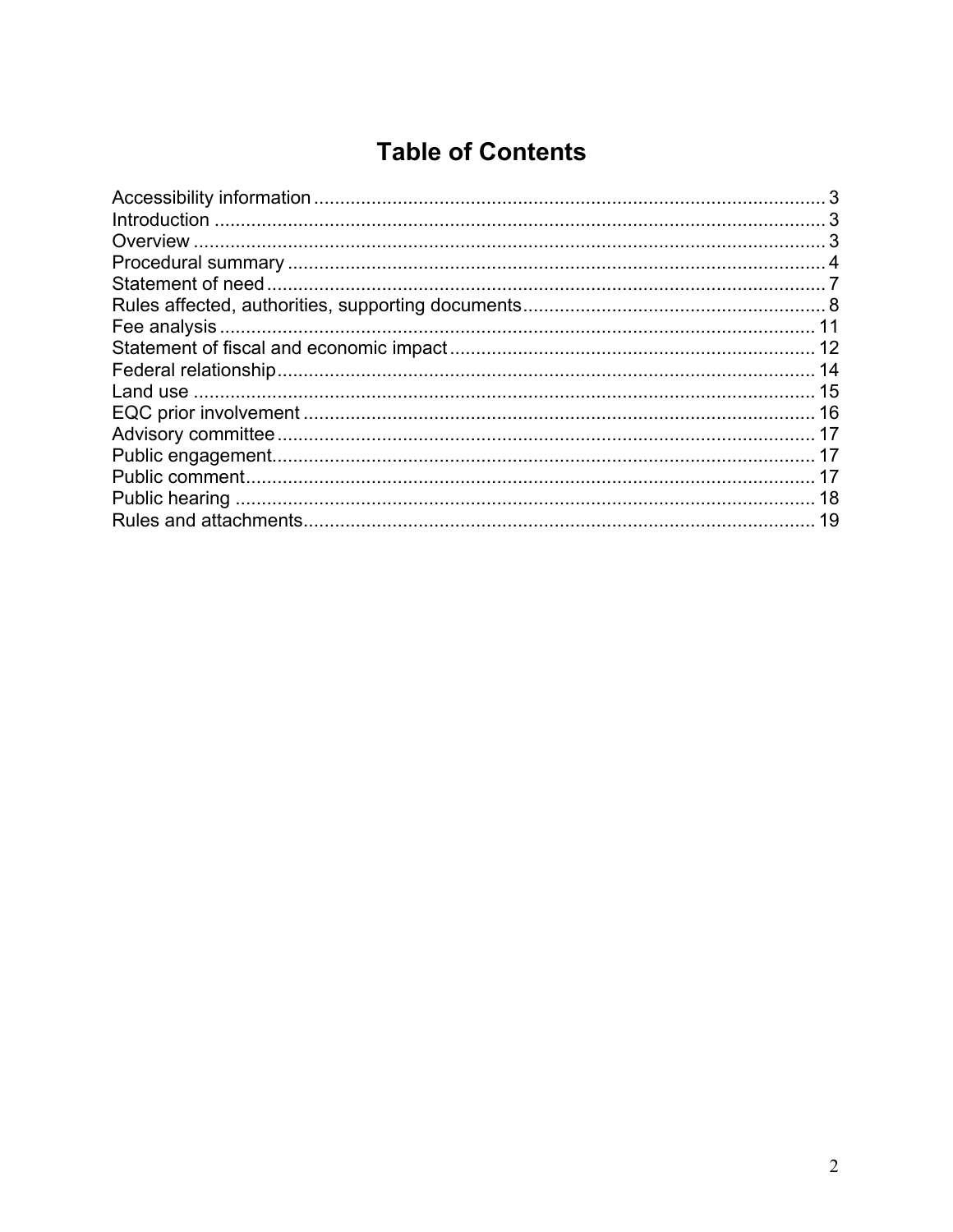# <span id="page-2-0"></span>**Accessibility information**

You may review copies of all documents referenced in this announcement at: Oregon Department of Environmental Quality 700 NE Multnomah St., Ste. 600 Portland, OR, 97232

To schedule a review of all websites and documents referenced in this announcement, call Meyer Goldstein, 503-229-6478, or (800-452-4011, ext. 5622 toll-free in Oregon).

DEQ can provide documents in an alternate format or in a language other than English upon request. Call DEQ at 800-452-4011 or email deginfo@deq.state.or.us.

### <span id="page-2-1"></span>**Introduction**

DEQ invites public input on proposed permanent rule amendments to chapter 340 of the Oregon Administrative Rules.

During the public comment period, DEQ requests public comment on whether to consider other options for achieving the rules' substantive goals while reducing the rules' negative economic impact on business.

### <span id="page-2-2"></span>**Overview**

This rulemaking only corrects references in Department of Environmental Quality administrative rules to external documents and publishes external documents that the rules refer to but that are currently not published with the rules. This rulemaking also corrects existing errors in several rules that do not make any substantive changes.

The purpose of this rulemaking is to make DEQ rules easier for readers to use. This rulemaking will also help ensure that readers and users of the rules are always relying on the current, correct version of external reference documents.

Many of DEQ's rules refer to or incorporate external reference documents such as tables, graphs, maps, or manuals. Many of these documents are not currently published with the official, online version of the rules that the Oregon Secretary of State publishes. This is because, before the internet existed, the rules were originally published in paper and there was not a practical way to attach or include large external documents with the rules.

When the Secretary of State began publishing the rules online, that office lacked the technical ability to publish anything other than the actual rule text. The Secretary of State now is able to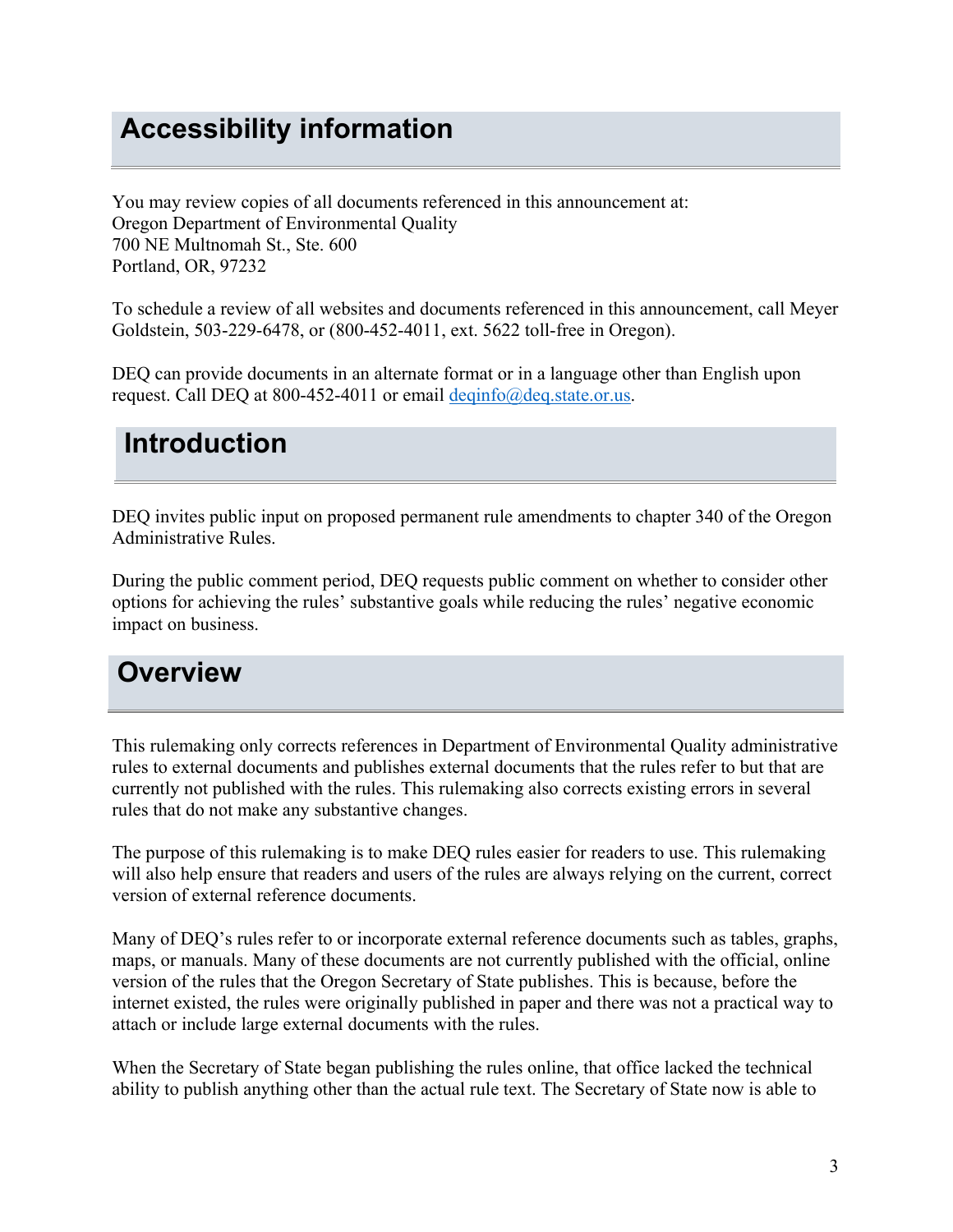attach most types of documents to the online published rules. It is much easier for people using the rules to find and access reference documents if they are located directly with the published rules and available electronically. DEQ is therefore conducting this rulemaking to correct errors in published rule attachments, to standardize formatting of rule attachments, and to include reference documents that are not currently published with the rules.

The only change this rulemaking is making to any rule text is to ensure that references to external documents are accurate. DEQ is not making changes to the meaning or effect of any of the rules included in this rulemaking.

This rulemaking has no fiscal impact on any party. This rulemaking does not require any new actions by, or impose any new burden, on any party.

# <span id="page-3-0"></span>**Procedural summary**

### **More information**

Information about this rulemaking is on this rulemaking's web page: [Table attachments rulemaking](https://www.oregon.gov/deq/Regulations/rulemaking/Pages/Rtables2019.aspx)

### **Public hearings**

DEQ plans to hold one public hearing. Anyone can attend a hearing in person, or by webinar or teleconference.

Information about the public hearing:

- Date: Monday, March 18, 2019
- Start time:  $2:00$  p.m.
- Street address: DEQ Headquarters, 700 NE Multnomah St.
- Room:  $1101$  (check in on  $6<sup>th</sup>$  floor)
- City: Portland, OR 97232
- Teleconference phone number: 888-363-4734
- Participant code: 1910322
- [Teleconference instructions](https://www.oregon.gov/deq/Rulemaking%20Docs/participantlinklog.pdf)

### **How to comment on this rulemaking proposal**

DEQ is asking for public comment on the proposed rules. Anyone can submit comments and questions about this rulemaking. A person can submit comments through an online web page, by regular mail or at the public hearing.

### **Comment deadline**

DEQ will only consider comments on the proposed rules that DEQ receives by 4 p.m., on March 21, 2019.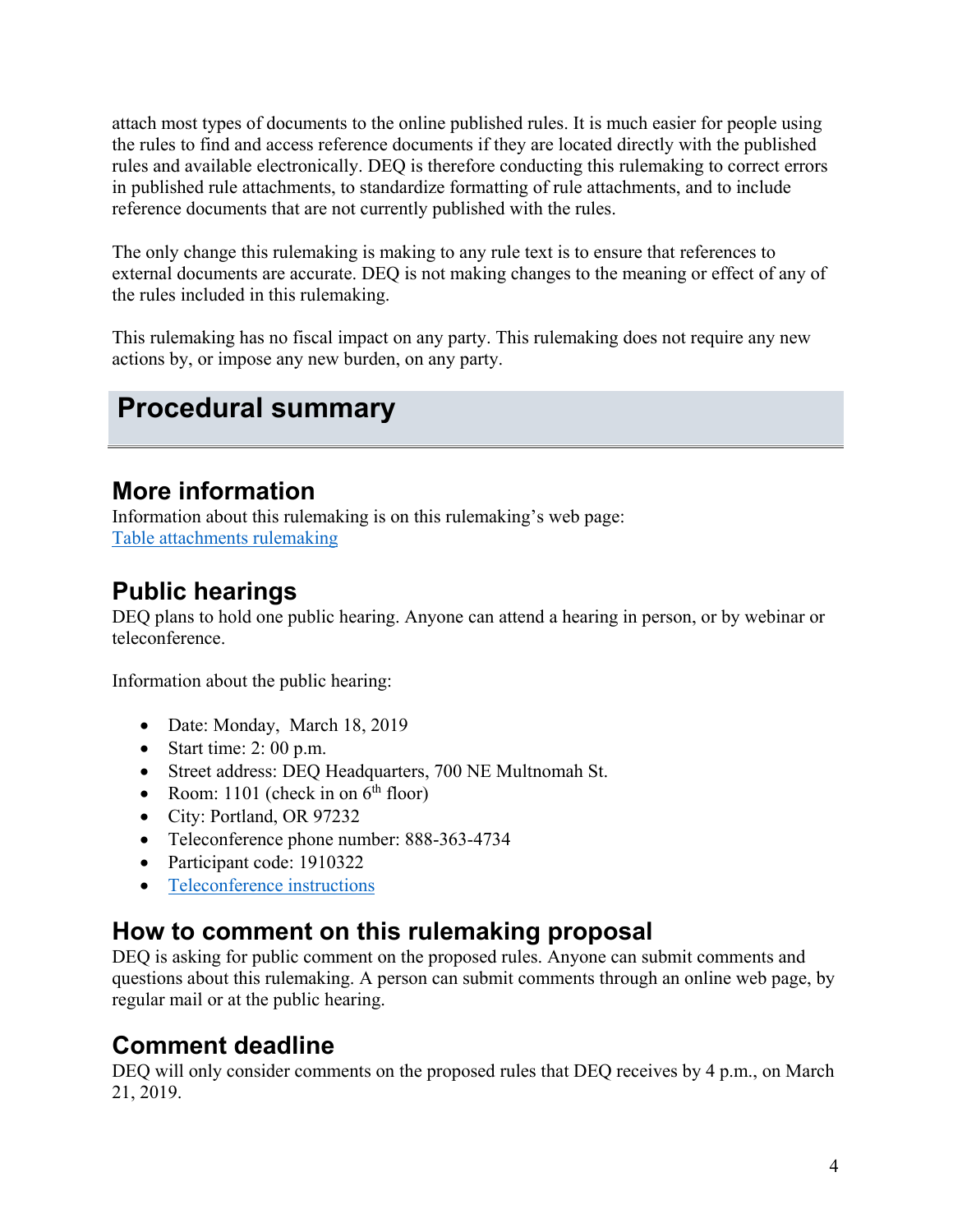### **Submit comment online**

Submit comments on this web page:

[Tables rulemaking comment page](https://www.oregon.gov/deq/Regulations/rulemaking/Pages/Ctables2019.aspx)

### **Note for public university students:**

ORS 192.345(29) allows Oregon public university and OHSU students to protect their university email addresses from disclosure under Oregon's public records law. If you are an Oregon public university or OHSU student, you may omit your email address when you complete the online form to submit a comment.

### **By mail**

Oregon DEQ Attn: Meyer Goldstein 700 NE Multnomah St., Room 600 Portland, OR 97232-4100

### **At hearing**

Monday, March 18, 2019 2:00 p.m. DEQ Headquarters 700 NE Multnomah St., Room 1101 (check in on  $6<sup>th</sup>$  Floor) Portland, OR 97232

You can also participate in the hearing through a teleconference.

Teleconference call-in number: 888-363-4734 Participant ID: 1910322 How to join the teleconference: [Teleconference and Webinar instructions](http://www.deq.state.or.us/regulations/docs/participantlinklog.pdf)

### **Sign up for rulemaking notices**

Get email or text updates about this rulemaking by signing up through this link: [Rulemaking Email List;](https://public.govdelivery.com/accounts/ORDEQ/subscriber/new?pop=t&topic_id=ORDEQ_548) or on the rulemaking web site: [Table attachments rulemaking](https://www.oregon.gov/deq/Regulations/rulemaking/Pages/Rtables2019.aspx)

Get email or text updates about other, future DEQ rulemaking by signing up through this link: [DEQ Email Notice List.](https://public.govdelivery.com/accounts/ORDEQ/subscriber/new?pop=t&topic_id=ORDEQ_548)

### **What will happen next?**

DEQ will include a written response to comments in a staff report DEQ will submit to the Environmental Quality Commission. DEQ may modify the rule proposal based on the comments.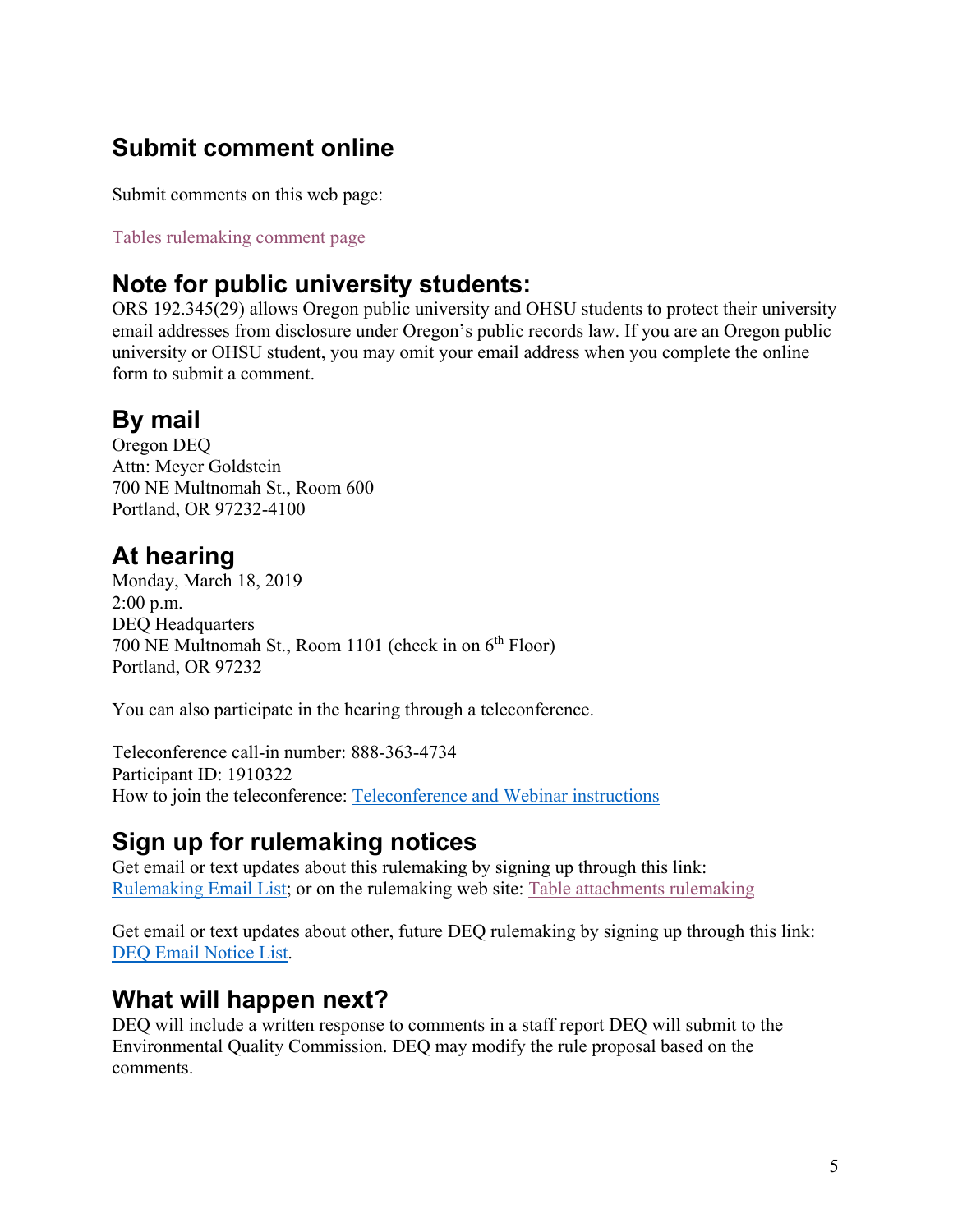### **Present proposal to the EQC**

Proposed rules only become effective if the Environmental Quality Commission adopts them. DEQ plans to present the proposed rules to the commission for a decision at its meeting on May 15 or May 16, 2019.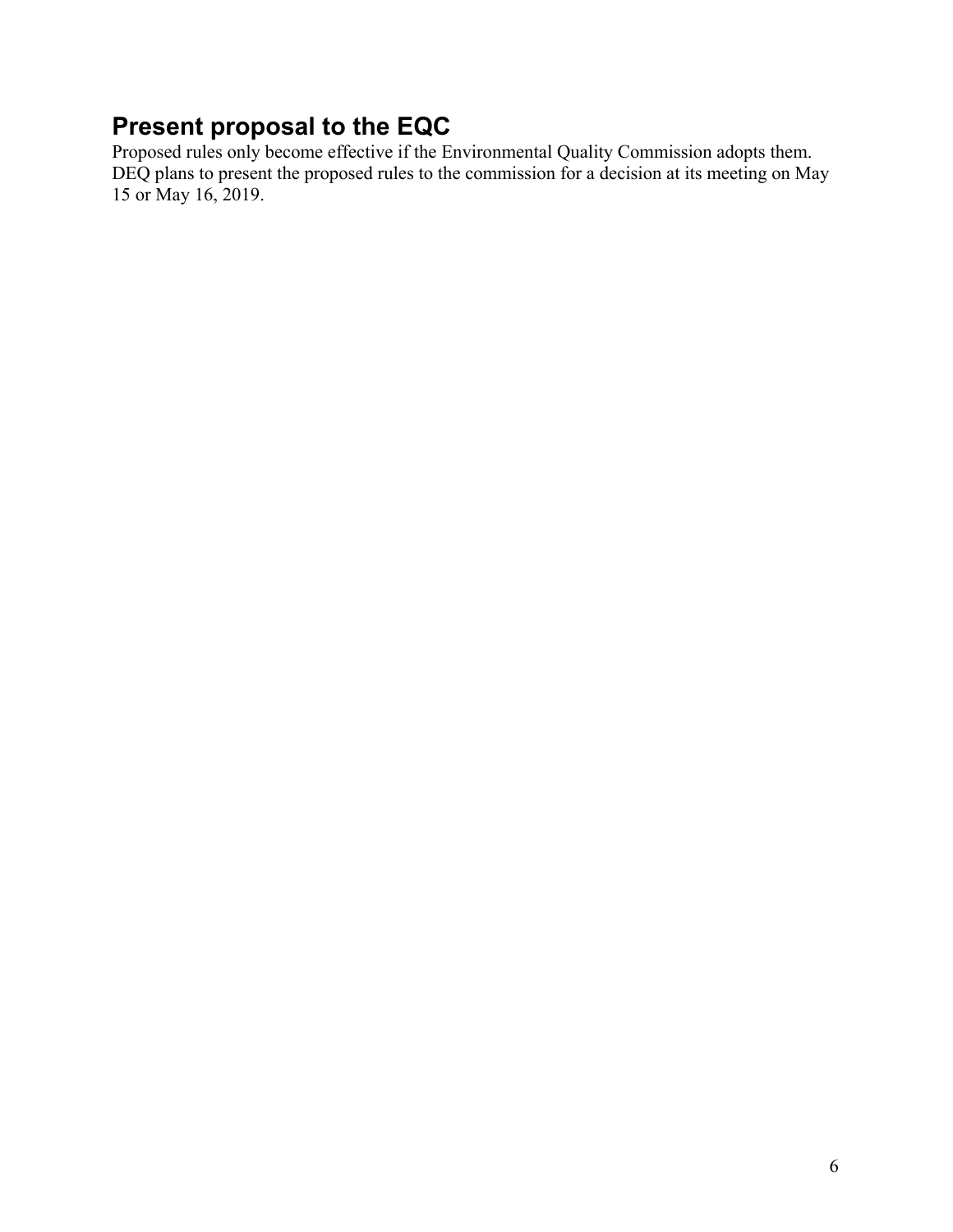### <span id="page-6-0"></span>**What need would the proposed rule address?**

Some DEQ administrative rules are difficult to use because they refer to external documents but those documents are not published with the rules in the official online version of the rules. This makes it difficult for people using the rules to find the appropriate reference documents.

### **How would the proposed rule address the need?**

DEQ is having the Secretary of State publish missing reference documents with the official online version of the rules so that users can easily find those reference documents.

### **How will DEQ know the rule addressed the need?**

The currently missing reference documents will be published with the official online version of the rules.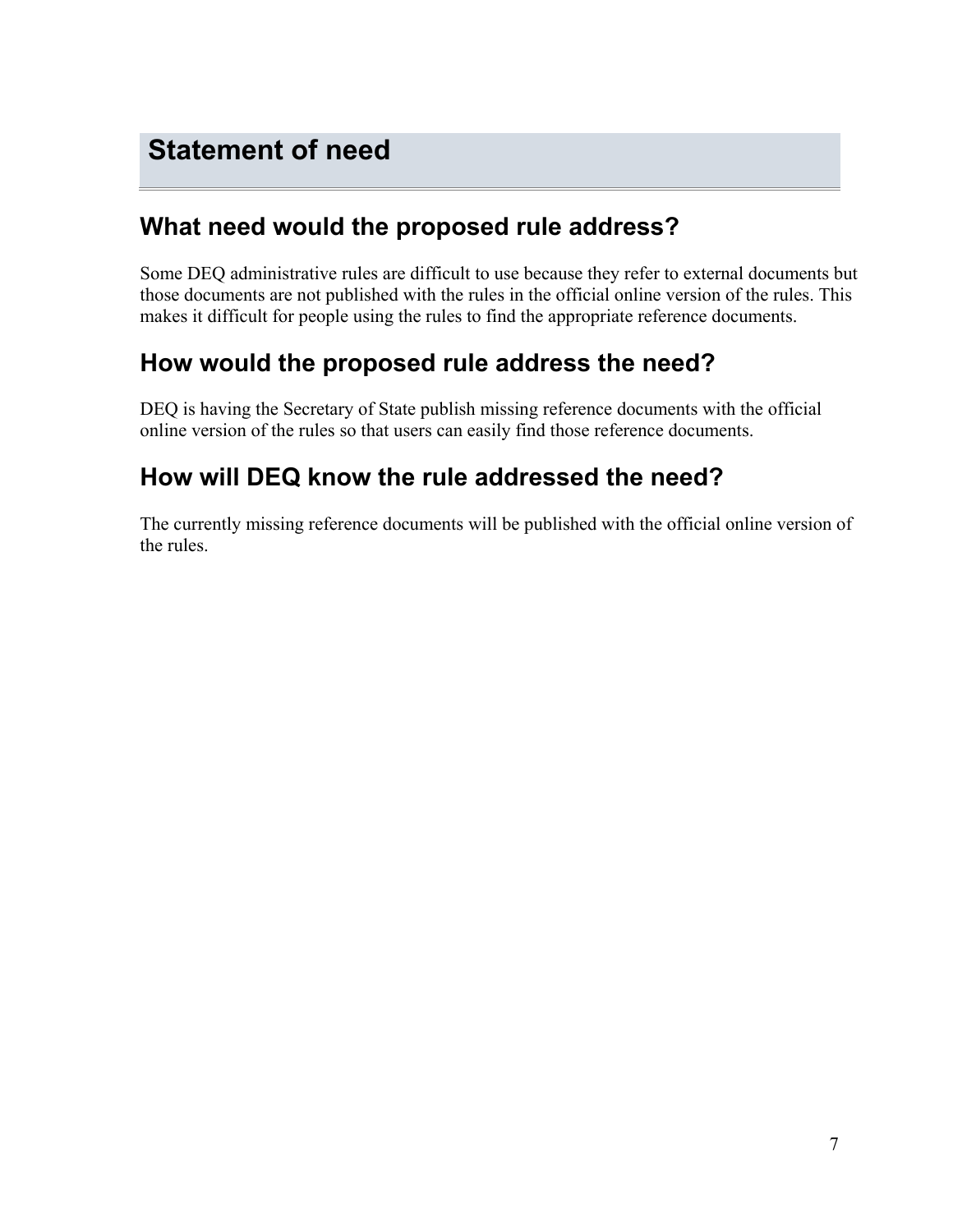# <span id="page-7-0"></span>**Lead division**

Policy and Analysis

| <b>Rules amended - OAR 340</b> |              |              |              |              |
|--------------------------------|--------------|--------------|--------------|--------------|
| 340-012-0068                   | 340-012-0072 | 340-016-0075 | 340-016-0290 | 340-017-0055 |
| 340-040-0020                   | 340-040-0108 | 340-040-0125 | 340-040-0160 | 340-041-0016 |
| 340-041-0046                   | 340-041-0061 | 340-041-0101 | 340-041-0121 | 340-041-0130 |
| 340-041-0140                   | 340-041-0151 | 340-041-0160 | 340-041-0170 | 340-041-0180 |
| 340-041-0190                   | 340-041-0201 | 340-041-0220 | 340-041-0230 | 340-041-0250 |
| 340-041-0260                   | 340-041-0271 | 340-041-0286 | 340-041-0300 | 340-041-0310 |
| 340-041-0315                   | 340-041-0320 | 340-041-0330 | 340-041-0340 | 340-041-0345 |
| 340-041-8033                   | 340-043-0120 | 340-043-0150 | 340-044-0035 | 340-045-0100 |
| 340-050-0035                   | 340-052-0020 | 340-053-0080 | 340-053-0090 | 340-064-0035 |
| 340-071-0100                   | 340-071-0290 | 340-071-0325 | 340-071-0800 | 340-073-0025 |
| 340-073-0050                   | 340-073-0085 | 340-090-0360 | 340-093-0030 | 340-093-0190 |
| 340-093-0210                   | 340-093-0270 | 340-094-0040 | 340-095-0020 | 340-095-0095 |
| 340-096-0050                   | 340-101-0004 | 340-101-0040 | 340-105-0113 | 340-106-0004 |
| 340-120-0001                   | 340-120-0010 | 340-122-0076 | 340-122-0084 | 340-122-0210 |
| 340-122-0218                   | 340-122-0330 | 340-122-0335 | 340-124-0040 | 340-141-0001 |
| 340-141-0160                   | 340-142-0001 | 340-150-0001 | 340-150-0200 | 340-151-0010 |
| 340-151-0020                   | 340-163-0010 | 340-172-0005 | 340-172-0010 | 340-172-0020 |
| 340-172-0040                   | 340-172-0070 | 340-177-0005 | 340-177-0025 | 340-200-0020 |
| 340-202-0060                   | 340-202-0070 | 340-202-0090 | 340-202-0100 | 340-202-0130 |
| 340-202-0210                   | 340-206-0030 | 340-206-0040 | 340-206-0050 | 340-206-8010 |
| 340-206-8020                   | 340-206-8030 | 340-206-8040 | 340-208-0110 | 340-208-0210 |
| 340-208-0610                   | 340-212-0120 | 340-212-0140 | 340-212-0220 | 340-216-0025 |
| 340-216-0052                   | 340-216-0060 | 340-216-0070 | 340-216-8020 | 340-216-8030 |
| 340-218-0040                   | 340-218-0050 | 340-218-0120 | 340-220-0080 | 340-220-0130 |
| 340-220-0150                   | 340-220-0160 | 340-220-0170 | 340-222-0042 | 340-223-0020 |
| 340-223-0030                   | 340-223-0060 | 340-224-0070 | 340-225-0020 | 340-225-0040 |
| 340-225-0045                   | 340-225-0050 | 340-225-0070 | 340-226-0010 | 340-226-0210 |
| 340-226-8010                   | 340-228-0020 | 340-228-0110 | 340-228-0120 | 340-228-0210 |
| 340-228-0300                   | 340-228-0639 | 340-230-0030 | 340-230-0120 | 340-230-0130 |
| 340-230-0200                   | 340-230-0310 | 340-230-0335 | 340-230-0340 | 340-230-0350 |
| 340-230-0383                   | 340-230-0390 | 340-230-0500 | 340-230-8010 | 340-232-0030 |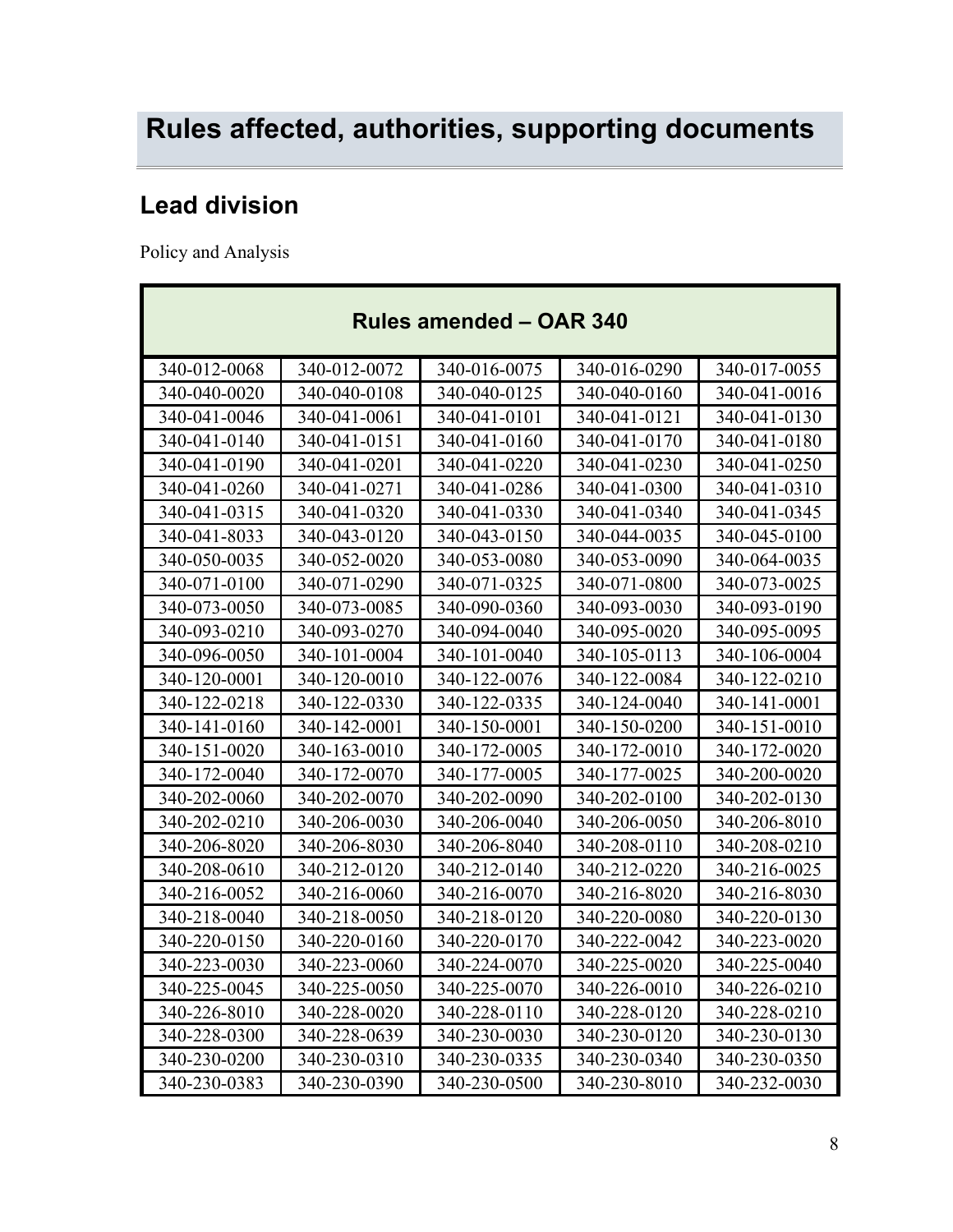| Rules amended - OAR 340 |              |              |              |              |
|-------------------------|--------------|--------------|--------------|--------------|
| 340-232-0060            | 340-232-0080 | 340-232-0085 | 340-232-0090 | 340-232-0100 |
| 340-232-0110            | 340-232-0120 | 340-232-0140 | 340-232-0160 | 340-232-0170 |
| 340-232-0220            | 340-232-0230 | 340-232-8010 | 340-234-0010 | 340-234-0240 |
| 340-234-0510            | 340-234-0540 | 340-236-0410 | 340-236-8010 | 340-238-0040 |
| 340-240-0050            | 340-240-0120 | 340-240-0210 | 340-240-0220 | 340-240-0430 |
| 340-240-0610            | 340-240-0630 | 340-242-0020 | 340-242-0390 | 340-244-0040 |
| 340-244-0242            | 340-244-0244 | 340-244-9050 | 340-244-9070 | 340-246-0150 |
| 340-248-0270            | 340-248-0275 | 340-253-0040 | 340-253-8010 | 340-253-8020 |
| 340-253-8030            | 340-253-8040 | 340-253-8050 | 340-253-8060 | 340-253-8070 |
| 340-253-8080            | 340-253-8090 | 340-253-8100 | 340-257-0030 | 340-257-0090 |
| 340-258-0120            | 340-258-0290 | 340-258-0400 | 340-259-0030 | 340-260-0030 |
| 340-264-0078            | 340-266-0070 | XXX          | XXX          | XXX          |

 $\mathbb{R}^n$ 

| <b>Statutory authority - ORS</b> |                       |                       |                 |                 |
|----------------------------------|-----------------------|-----------------------|-----------------|-----------------|
| 183                              | 183.335(7)            | 183.325-183.337       | 454.615         | 454.625         |
| 459.005-459.418                  | 459A.100-<br>459A.120 | 459A.650-<br>459A.685 | 459A.025        | 459.045         |
| 459.046                          | 459A.590              | 459A.595              | 459.995         | 459.995         |
| 465.200-465.455                  | 466.000(1)            | 465.009               | 465.315         | 465.400         |
| 465.400                          | 465.410               | 466                   | 466.706-466.835 | 466.850-466.870 |
| 466.070-466.080                  | 466.020               | 466.090               | 466.625         | 466.746         |
| 466.855                          | 466.994               | 466.995               | 468B            | 468             |
| 468.015                          | 468.020               | 468A                  | 468A.025        | 468B.030        |
| 468B.035                         | 468A.040              | 468A.266              | 468A.268        | 468A.277        |
| 468B.048                         | 468A.050              | 468B.055              | 468A.055        | 468.065         |
| 468A.070                         | 468.150               | 468A.310              | 468A.315        | 468.996         |
| 536.137                          |                       |                       |                 |                 |

| <b>Statutes implemented - ORS</b> |         |         |         |         |
|-----------------------------------|---------|---------|---------|---------|
| 454.605                           | 454.607 | 454.610 | 454.615 | 454.625 |
| 454.655                           | 454.675 | 454.695 | 454.725 | 454.745 |
| 454.755                           | 454.775 | 454.780 | 454.780 | 454.784 |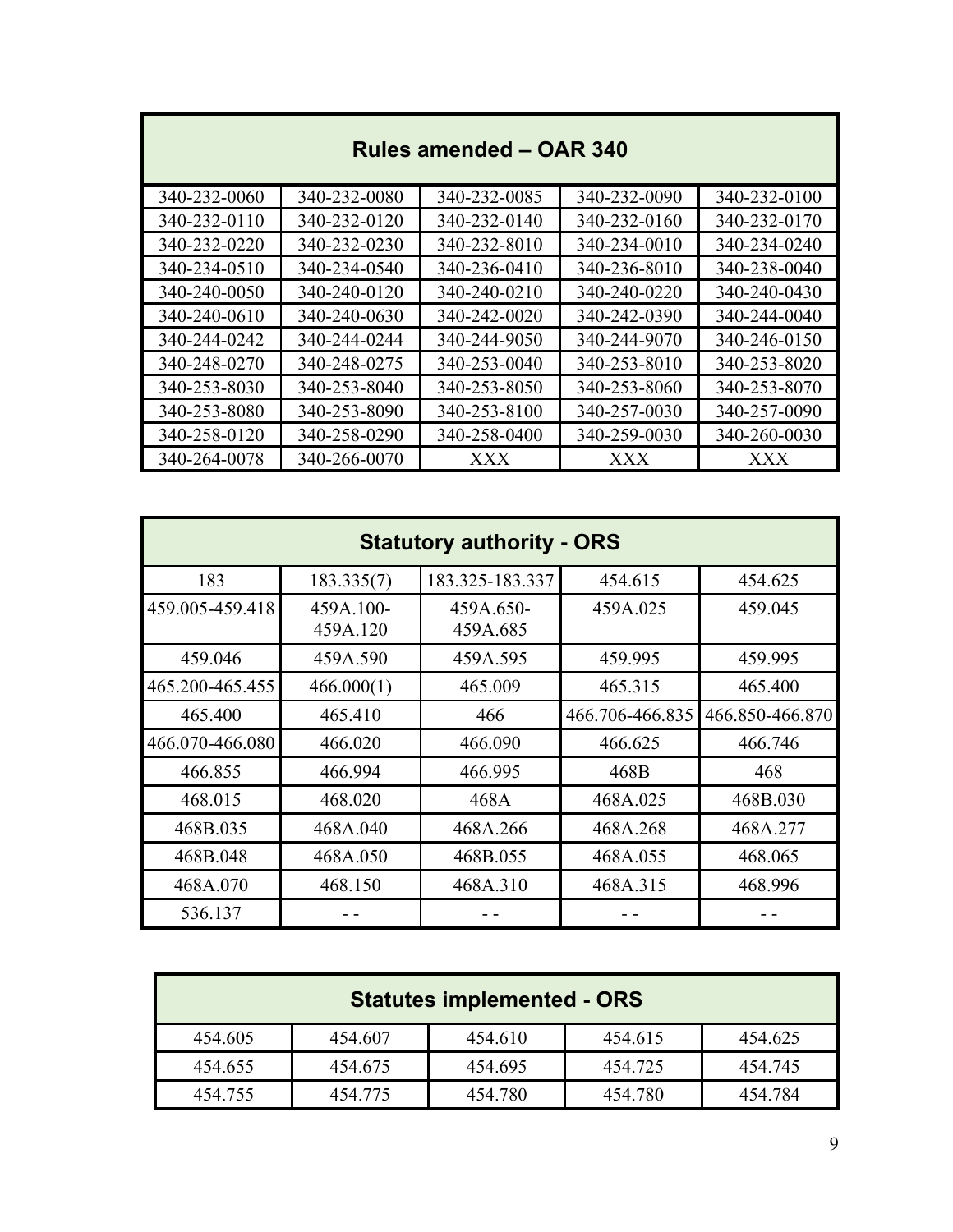| 459             | 459.205-459.245 | 459.205-459.245 | 459.411-459.405       | 459.005                  |
|-----------------|-----------------|-----------------|-----------------------|--------------------------|
| 459.015         | 459.015         | 459.388         | 459.415               | 459.715                  |
| 459.720         | 459.995         | 459A            | 459A.580-<br>459A.585 | 459A.590                 |
| 459A.655        | 465.200-465.455 | 465.200-465.455 | 465.900               | 466.706-466.835          |
| 468.090-468.140 | 468.150-468.190 | 466.070-466.080 | 466.990-466.994       | 466.020                  |
| 466.025         | 466.045         | 466.055         | 466.060               | 466.075                  |
| 466.100         | 466.715         | 466.720         | 466.746               | 466.855                  |
| 466.870         | 466.895         | 468             | 468.020               | 468.035                  |
| 468.045         | 468.065         | 468A            | 468A.020              | 468A.025                 |
| 468A.035        | 468A.050        | 468A.055        | 468A.070              | $468A.265 -$<br>468A.277 |
| 468B            | 468B.030        | 468B.035        | 468B.048              | 468B.050                 |
| 468B.055        | 468B.080        | 468B.155        | 468B.160              | 468B.165                 |
| 468B.166        | 468B.167        | 468A.310        | 468A.363              | 517.770                  |

# **Legislation**

2017 Or. Law Ch. 750, Sec. 148-157; House Bill 4059 (2018), Sec. 18-21

# **Other authority**

None.

# **Documents relied on for rulemaking**

None.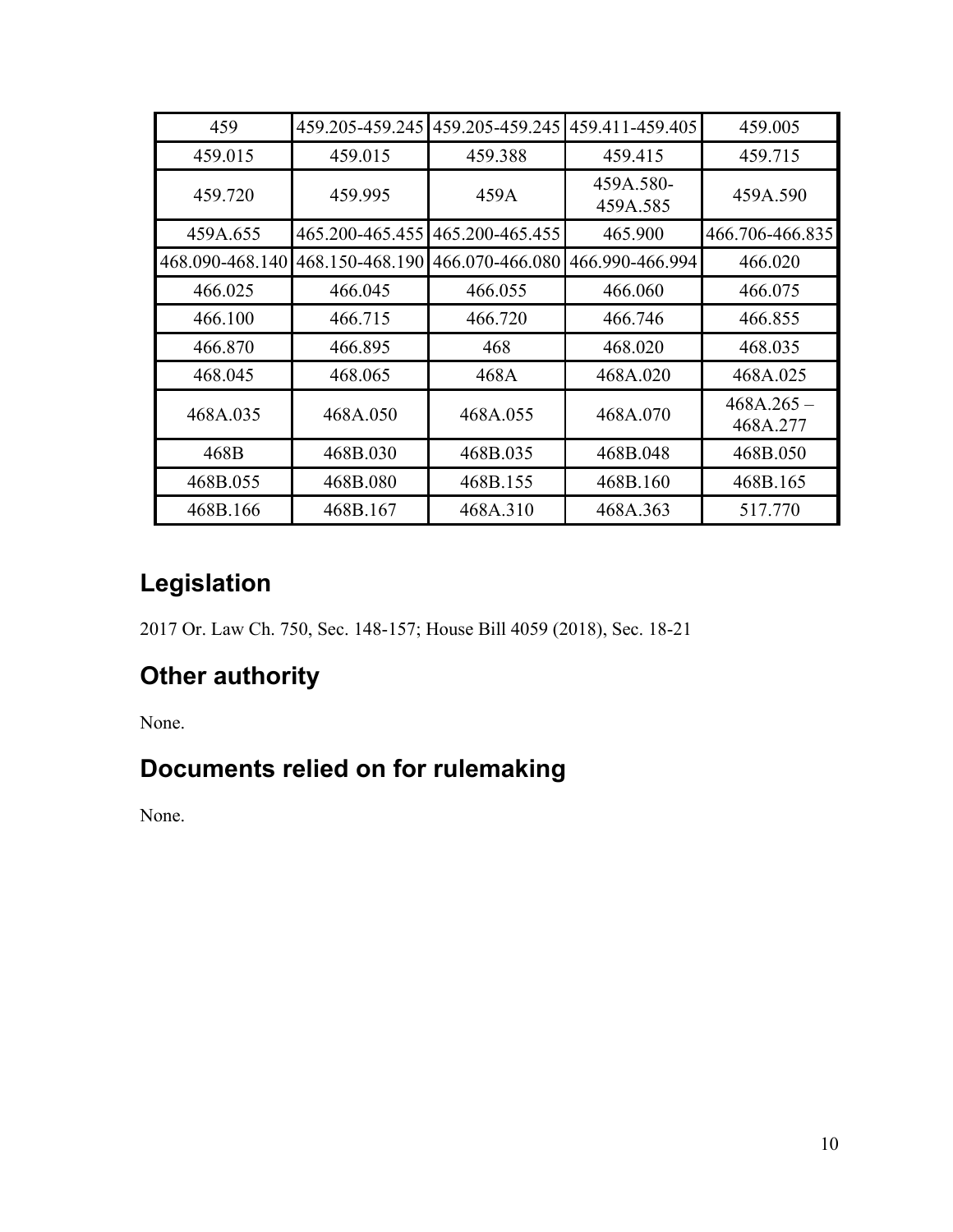# <span id="page-10-0"></span>**Fee analysis**

This rulemaking does not involve fees.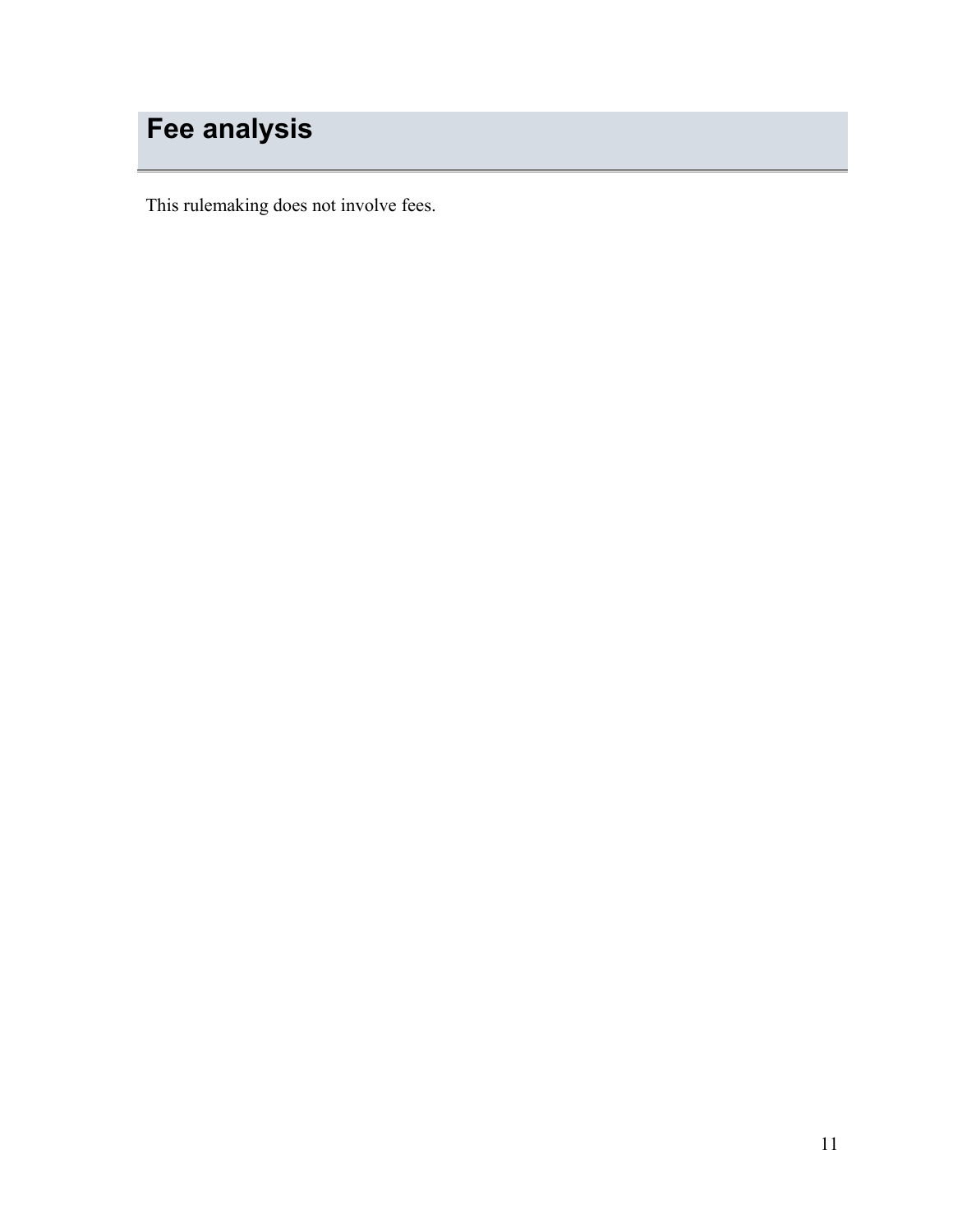# <span id="page-11-0"></span>**Statement of fiscal and economic impact**

### **Fiscal and economic impact**

This rulemaking has no fiscal impact. The rulemaking does not add or remove any requirements or obligations on any party.

### **Statement of cost of compliance**

#### **State agencies**

This rulemaking will not have any fiscal impact on any state agency.

#### **Local governments**

This rulemaking will not have any fiscal impact on any local governments.

#### **Public**

This rulemaking will not have any fiscal impact on the public.

#### **Large businesses - businesses with more than 50 employees**

This rulemaking will not have any fiscal impact on any large businesses.

#### **Small businesses – businesses with 50 or fewer employees**

**A) Estimated number of small businesses and types of businesses and industries with small businesses subject to proposed rule.**

This rulemaking will not have any fiscal impact on any small businesses.

**B) Projected reporting, recordkeeping and other administrative activities, including costs of professional services, required for small businesses to comply with the proposed rule.**

This rulemaking will not create any new or additional recordkeeping or other administrative requirements for any small businesses.

**C) Projected equipment, supplies, labor and increased administration required for small businesses to comply with the proposed rule.**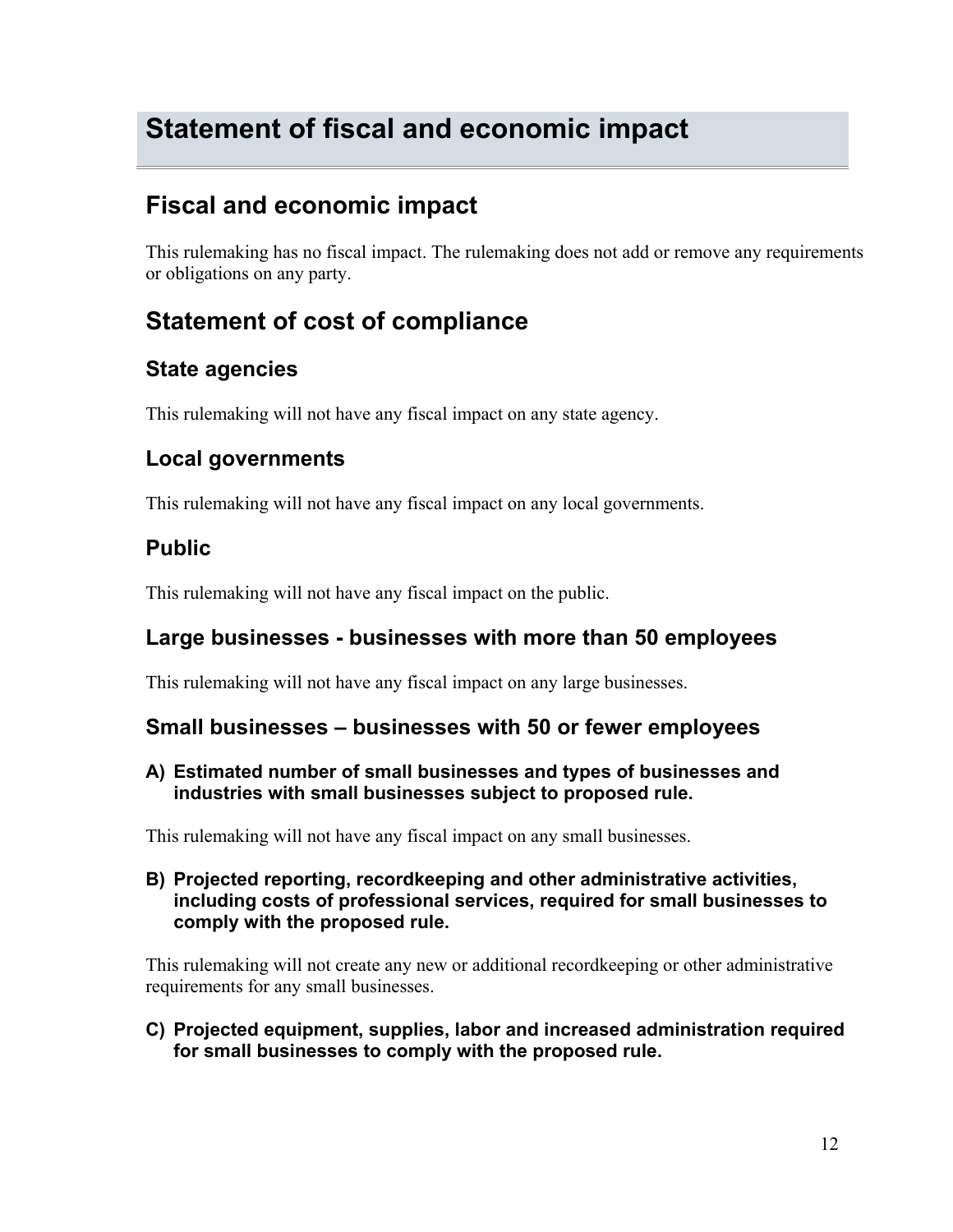This rulemaking will not require any small businesses to purchase additional supplies, equipment or labor.

#### **D) Describe how DEQ involved small businesses in developing this proposed rule.**

DEQ did not involve small businesses in developing this proposed rule. The proposed rule changes will not impose any new or additional requirements on any small businesses. The proposed rule changes will not impose any fiscal impact on any small businesses.

### **Documents relied on for fiscal and economic impact**

None.

### **Advisory committee fiscal review**

DEQ did not appoint an advisory committee. The proposed rule changes will not impose any new or additional requirements on any small businesses. The proposed rule changes will not impose any fiscal impact on any small businesses.

## **Housing cost**

As ORS 183.534 requires, DEQ evaluated whether the proposed rules would have an effect on the development cost of a 6,000-square-foot parcel and construction of a 1,200-square-foot detached, single-family dwelling on that parcel. DEQ determined the proposed rules will not have any effect on the development costs. This is because the proposed rule changes will not impose any new or additional requirements on any party.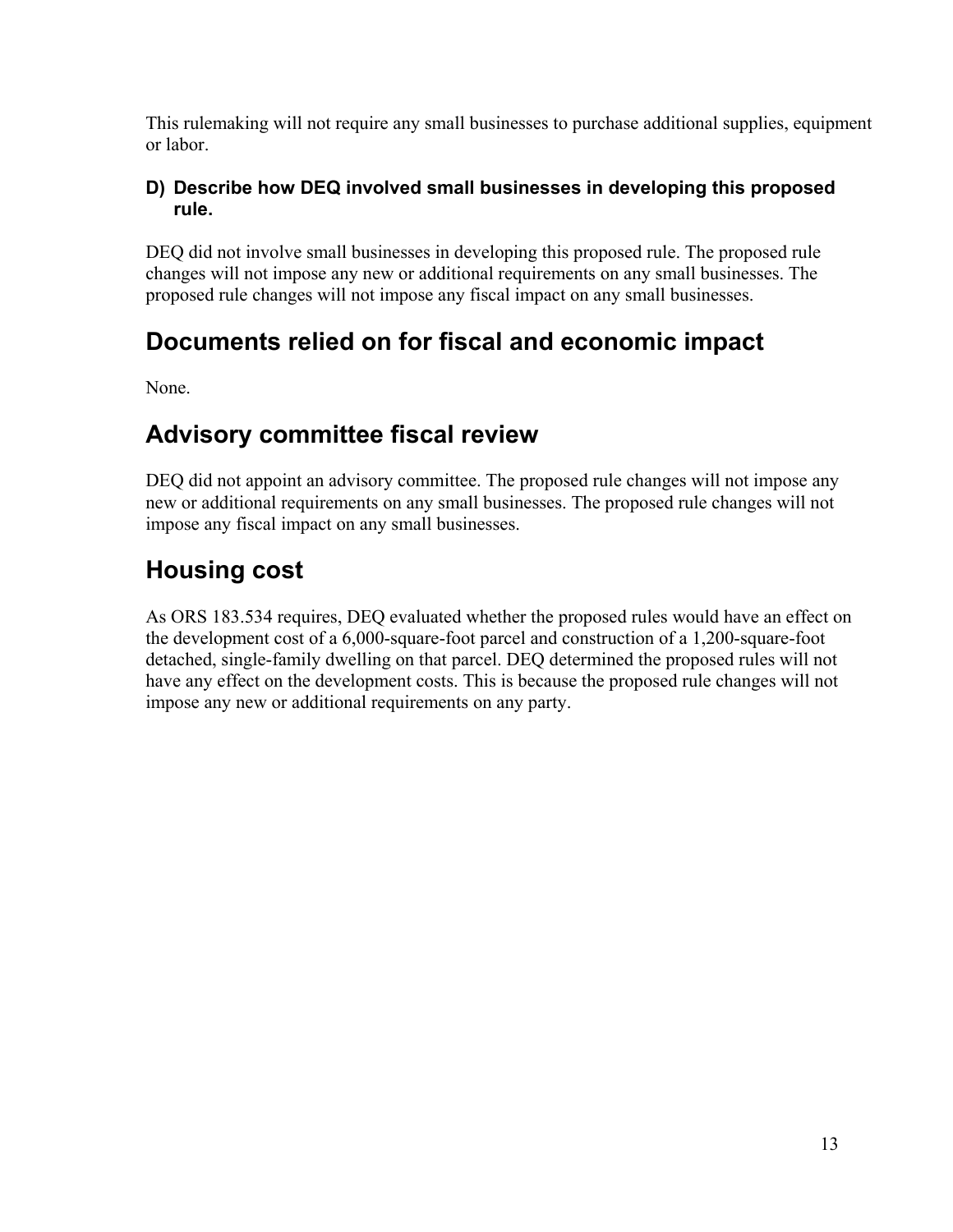### <span id="page-13-0"></span>**Relationship to federal requirements**

ORS 183.332, 468A.327 and OAR 340-011-0029 require DEQ to attempt to adopt rules that correspond with existing equivalent federal laws and rules unless there are reasons not to do so.

The proposed rules are not different from or in addition to federal requirements.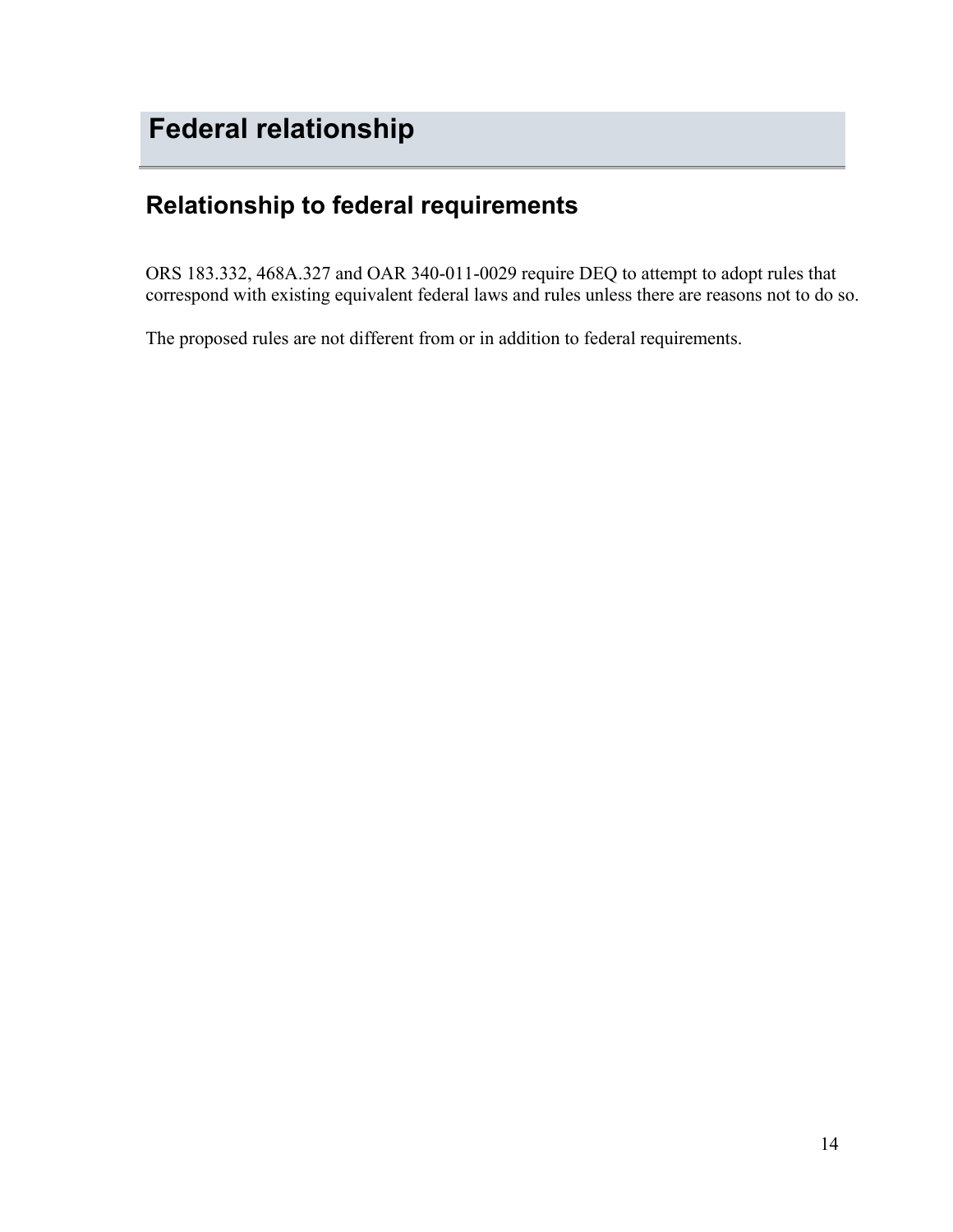### <span id="page-14-0"></span>**Land-use considerations**

In adopting new or amended rules, ORS 197.180 and OAR 340-018-0070 require DEQ to determine whether the proposed rules significantly affect land use. If so, DEQ must explain how the proposed rules comply with statewide land-use planning goals and local acknowledged comprehensive plans.

Under OAR 660-030-0005 and OAR 340 Division 18, DEQ considers that rules affect land use if:

- (1) The statewide land use planning goals specifically refer to the rule or program, or
- (2) The rule or program is reasonably expected to have significant effects on:
	- (a) Resources, objectives or areas identified in the statewide planning goals, or
	- (a) Present or future land uses identified in acknowledged comprehensive plans.

DEQ determined whether the proposed rules involve programs or actions that affect land use by reviewing its Statewide Agency Coordination plan. The plan describes the programs that DEQ determined significantly affect land use. DEQ considers that its programs specifically relate to the following statewide goals:

#### **Goal Title**

- 5 Natural Resources, Scenic and Historic Areas, and Open Spaces
- 6 Air, Water and Land Resources Quality
- 11 Public Facilities and Services
- 16 Estuarine Resources
- 19 Ocean Resources

Statewide goals also specifically reference the following DEQ programs:

- Nonpoint source discharge water quality program Goal 16
- Water quality and sewage disposal systems Goal 16
- Water quality permits and oil spill regulations Goal 19

### **Determination**

DEQ is not making substantive changes to rules in this rulemaking that could affect land use. To the extent that any rules in this rulemaking themselves affect land use, DEQ considered and addressed those effects when DEQ adopted or amended those rules. In this rulemaking, DEQ is not amending any rules in a manner that will affect land-use considerations.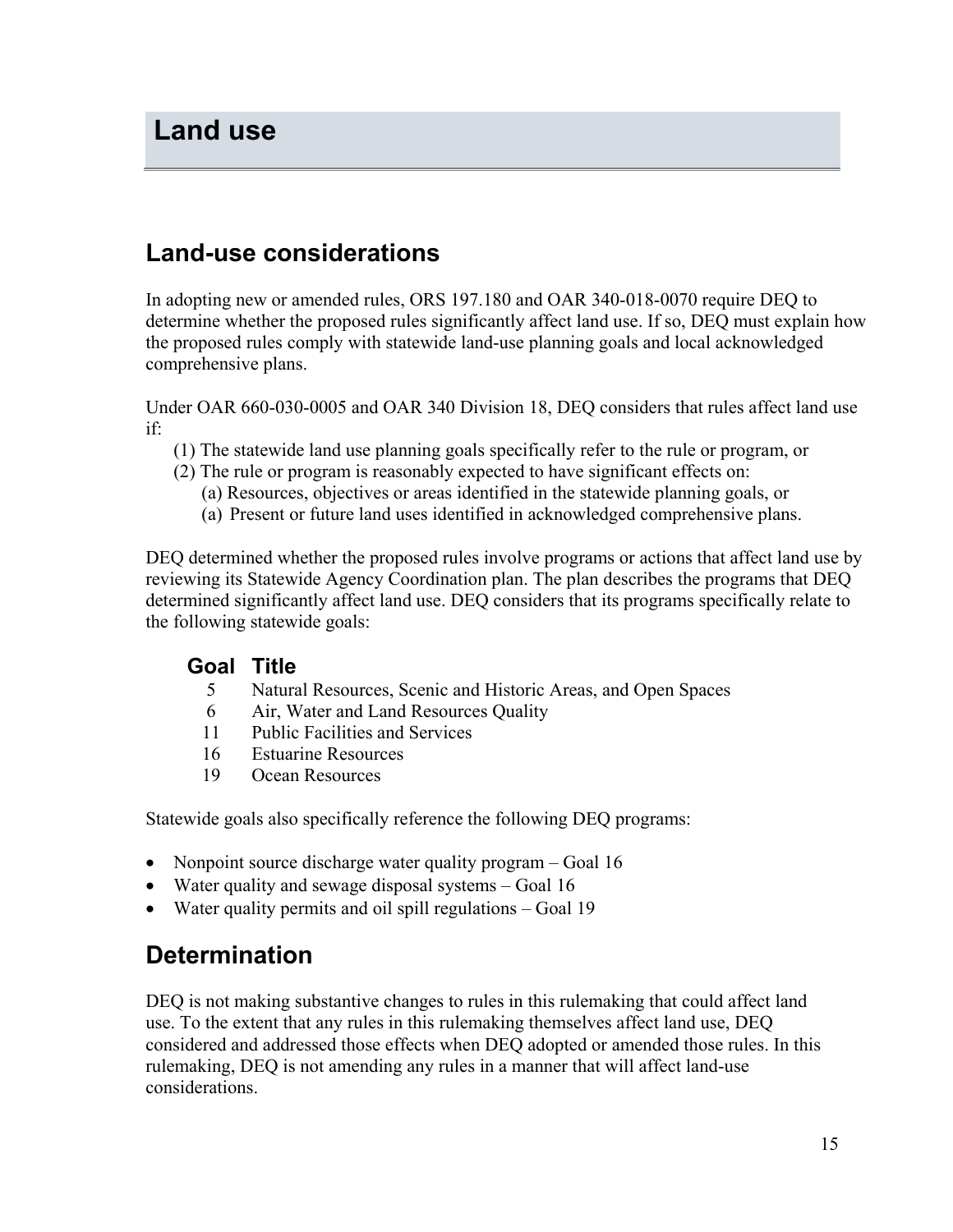# <span id="page-15-0"></span>**EQC prior involvement**

DEQ did not present additional information specific to this proposed rule revision.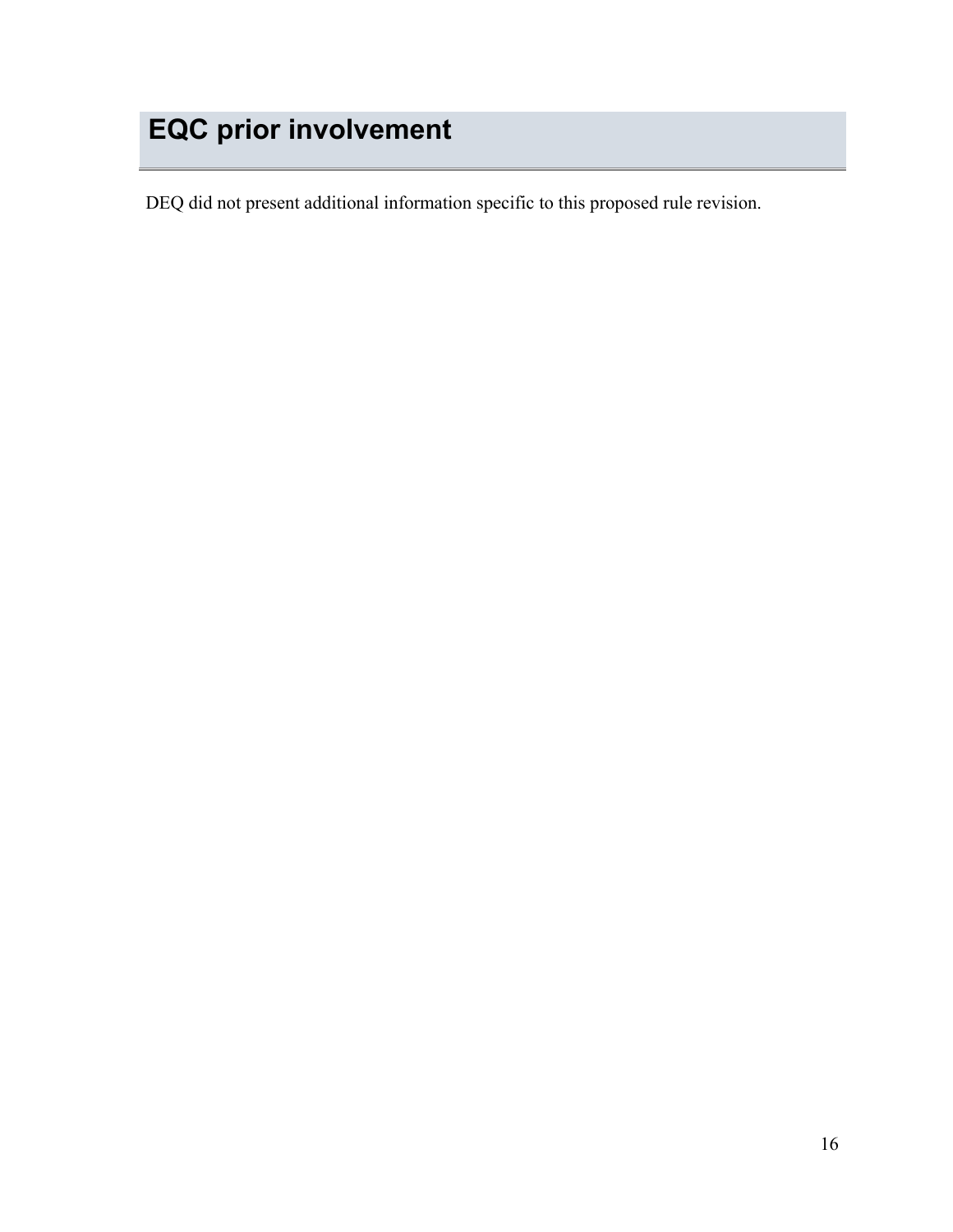# <span id="page-16-0"></span>**Advisory committee**

### **Background**

DEQ did not convene an advisory committee because the changes in this rulemaking have no adverse fiscal impact on any party.

# <span id="page-16-1"></span>**Public engagement**

### **Public notice**

DEQ provided notice of the proposed rulemaking and rulemaking hearing on Feb. 19, 2019, by:

- Filing a notice with the Oregon Secretary of State for publication in the March 1, 2019 "Oregon Bulletin"
- Posting the notice, including the draft rules, on the web page for this rulemaking, located at: [Table attachments rulemaking](https://www.oregon.gov/deq/Regulations/rulemaking/Pages/Rtables2019.aspx)
- Emailing 8,460 interested parties on the following DEQ lists through GovDelivery:
	- Rulemaking
- Emailing the following key legislators required under [ORS 183.335:](http://www.leg.state.or.us/ors/183.html)
	- Senator Michael Dembrow
	- Senator Alan Olsen
	- Representative Brian Clem
	- Representative Susan McLain
	- Representative Bill Post
	- Representative Ken Helm
	- Representative E. Werner Reschke
	- Representative Sheri Schouten
	- Representative Brad Witt
	- Representative Chris Gorsek
- Postings on Twitter and Facebook
- Posting on the DEQ event calendar: [DEQ Calendar](http://www.oregon.gov/deq/Get-Involved/Pages/Calendar.aspx)

# <span id="page-16-2"></span>**Public comment**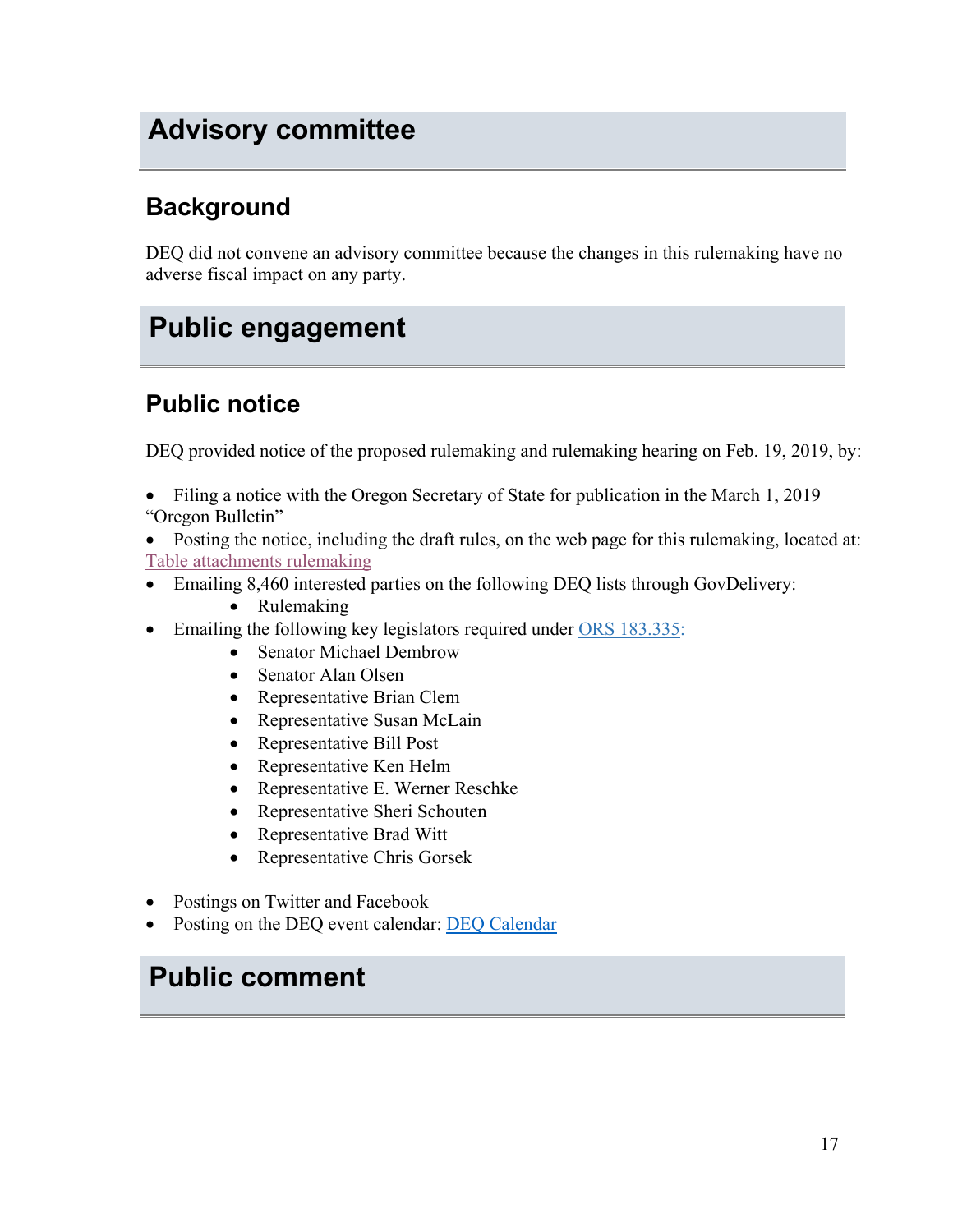### **How to comment on this rulemaking proposal:**

DEQ is asking for public comment on the proposed rules. Anyone can submit comments and questions about this rulemaking. A person can submit comments through an online web page, by regular mail or at the public hearing.

### **Comment deadline:**

DEQ will only consider comments on the proposed rules that DEQ receives by 4 p.m., on Thursday, March 21, 2019.

### **Submit comment online through this web page:**

[Rulemaking comment page](http://www.oregon.gov/deq/Regulations/rulemaking/Pages/ctables2019.aspx)

### **Note for public university students:**

ORS 192.345(29) allows Oregon public university and OHSU students to protect their university email addresses from disclosure under Oregon's public records law. If you are an Oregon public university or OHSU student, you may omit your email address when you complete the online form to submit a comment.

### **By mail:**

Oregon DEQ Attn: Meyer Goldstein 700 NE Multnomah St., Room 600 Portland, OR 97232-4100

### **At hearing:**

Monday, March 18, 2019.

# <span id="page-17-0"></span>**Public hearing**

### **Public hearings**

DEQ plans to hold one public hearing. Anyone can attend a hearing in person, or by teleconference.

Information about the public hearing:

- Monday, March 18, 2019
- 2:00 p.m.
- DEQ Headquarters, 700 NE Multnomah St.
- Room 1101 (check in on  $6<sup>th</sup>$  floor)
- Portland, OR 97232